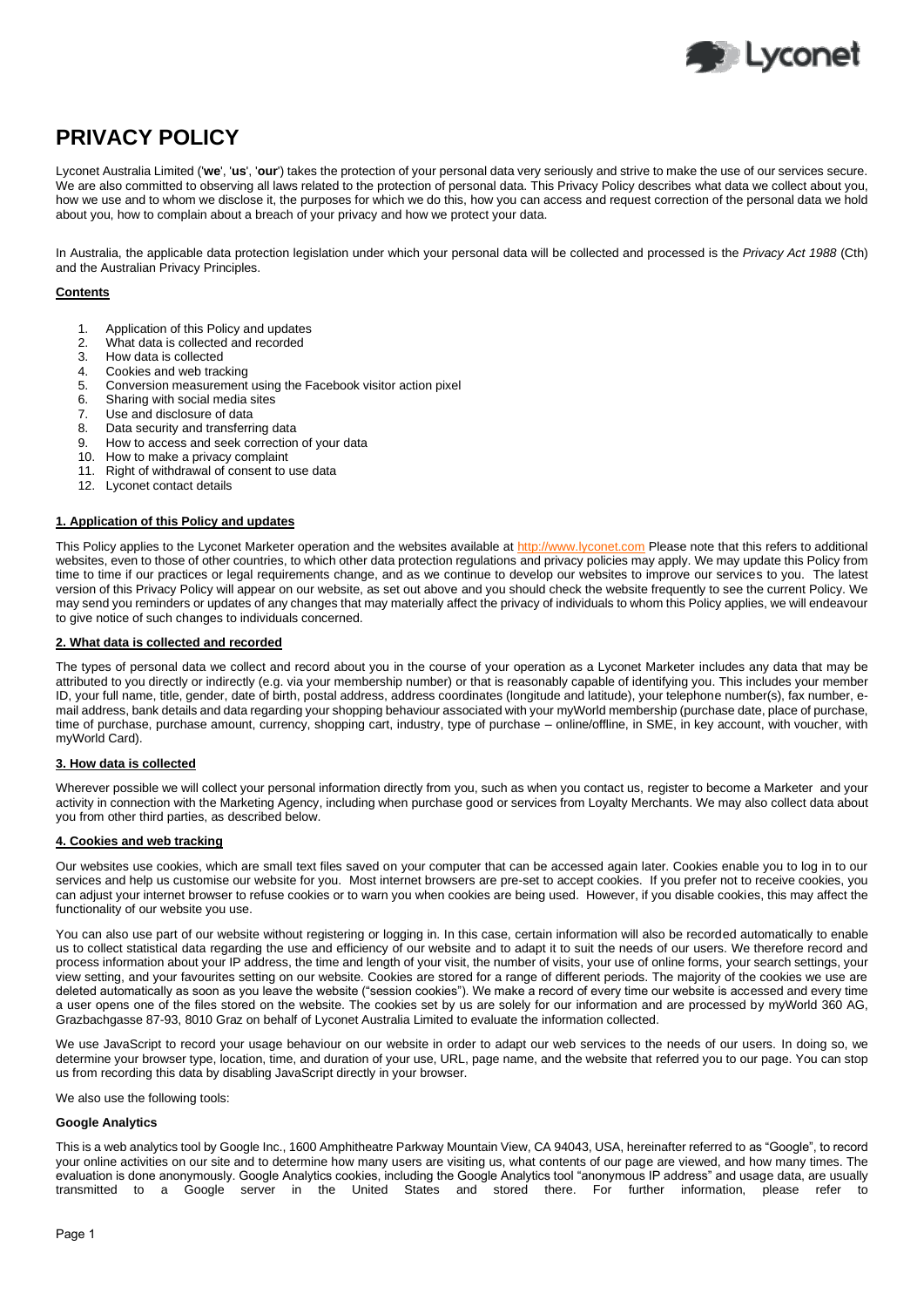

[https://support.google.com/analytics/answer/6004245?hl=en.](https://support.google.com/analytics/answer/6004245?hl=en) At [https://tools.google.com/dlpage/gaoptout?hl=en,](https://tools.google.com/dlpage/gaoptout?hl=en) Google Analytics offers the option to opt out of data collection.

## **Piwik Open Analytics Platform**

This allows us to record your online activities on our site and determine how many users visit us on the Internet, which content of our site is viewed, and how often. The evaluation is done anonymously. The cookies are stored on your computer. For additional information, please refer to https://piwik.org/faq/. [https://piwik.org/faq/.](https://piwik.org/faq/)

## **Google AdWords**

This is used to record website visits for advertising purposes (remarketing) in Google and in the Display Network. When you visit a website, your browser saves cookies that allow you to be recognised as a visitor when you visit websites that belong to Google's advertising network. On these pages, ads that relate to content that you previously viewed on other websites that use Google's remarketing function can be presented to you as a visitor. You can opt out of data collection by Google AdWords on the website http://www.google.com/settings/ads.

### **Google AdWords conversion tracking**

We use this to generate conversion statistics that measure the effectiveness of our online advertising campaigns. The conversion tracking cookie is set when a user clicks on an ad placed by Google. According to Google's privacy policy, no personal information is processed. If you do not wish to participate in tracking, you can opt out of this usage by disabling the Google conversion tracking cookie in the usage settings of your Internet browser.

## **Salesforce Marketing Cloud**

We use this to record your behaviour on our website to optimise our product offering. It helps us determine how many users visit us in the Internet, which content of our site is viewed, and how often. The evaluation is done anonymously and is used automatically by predictive intelligence to improve the presentation of our product offering. For registered members, the user-related behaviour on the website is recorded to improve the user experience and is used to display the relevant content. Salesforce cookies are usually delivered to a Salesforce server in the United States and stored there.

## **Microsoft Application Insights**

Application Insights is a service from Microsoft that enables us to monitor and improve the performance and usability of the Website. The service stores and analyses anonymised telemetry data (Number of pageviews, page load times, exceptions encountered and tracing of AJAX dependencies). The cookies (-ai\_user, ai\_session) are usually transmitted to a Microsoft server in the USA and stored there.

#### **Hotjar**

We collect non-personal information, including standard internet log information and details of your behavioural patterns when you visit our website. This is done to enable us to provide you with a better user experience, to identify preferences, to diagnose technical problems, to analyse trends and to improve our website.

The following information may be collected related to your device and browser: device's IP address (captured and stored in an anonymized form), device screen resolution, device type (unique device identifiers), operating system, browser type, geographic location (country only), and preferred language used to display our website. The following information is collected related to your user interaction: mouse events (movements, location and clicks), keypresses.

For a sampling of visitors, Hotjar also records information which is collected from our website: referring URL and domain, pages visited, geographic location (country only), preferred language used to display our website, date and time when the website pages were accessed.

You may opt-out from having Hotjar collect your information when visiting our website at any time by visiting the [Opt-out](https://www.hotjar.com/opt-out) page https://www.hotjar.com/opt-out and clicking 'Disable Hotjar'.

In addition to the cookies described in the analytics tools used, the following additional cookies are used:

| Cookie                         | Originator | <b>Purpose/function</b>                       |
|--------------------------------|------------|-----------------------------------------------|
| Language                       | Lyconet    | This cookie saves the language settings of    |
|                                |            | the user.                                     |
| cookiesession1                 | Lyconet    | This cookie is used to distribute the load of |
|                                |            | the HTTP requests in the network              |
|                                |            | infrastructure.                               |
| authSession                    | Lyconet    | Cookie created for the duration of a session  |
|                                |            | and containing the session ID.                |
| authToken                      | Lyconet    | Authentication cookie created for logged-in   |
|                                |            | users to identify them uniquely.              |
| lyo_AT_cookie_privacystatement | Lyconet    | This cookie is used to track whether the      |
|                                |            | website user has consented to the use of      |
|                                |            | cookies.                                      |
| RequestVerification Token      | Lyconet    | This is an anti-counterfeiting token cookie   |
|                                |            | that serves to prevent a CSRF attack.         |

Please note that the standard Internet browsers accept cookies according to the default settings. You can also set your browser to refuse all or certain cookies or to ask you before a new cookie is received. The relevant instructions are provided by most browsers under the "Help" menu item in the menu bar. There you will also find out how to delete the cookies you have already received.

Please note that you may not be able to use all the features of our websites if you do not accept any or only some cookies.

By using our website, you agree that the cookies and tools mentioned above may be used.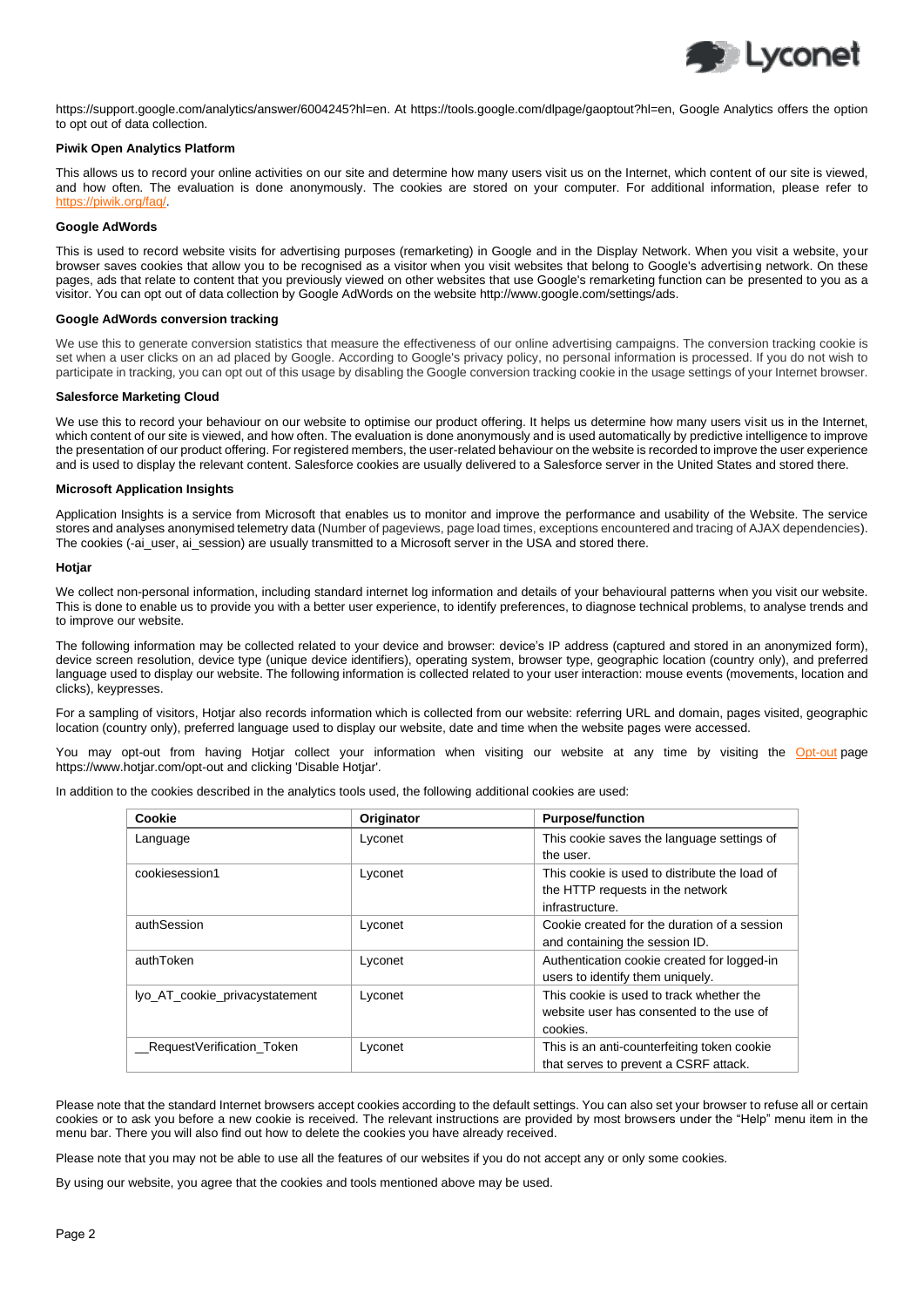

## **5. Conversion measurement using the Facebook visitor action pixel**

With your consent, which we seek when you click on the 'I accept cookies' button on Facebook we use the "Facebook Pixel" by Facebook Inc., 1601 S. California Ave., Palo Alto, CA 94304, USA ("Facebook") on our website. This is a cookie, i.e. a small text file that is stored on your computer and can be accessed again later. With its help, actions of users can be tracked after they have seen or clicked on a Facebook ad. This allows us to track the effectiveness of Facebook ads for statistical and market research purposes. The data collected in this way is anonymous to us, in other words, it does not provide any information on the identity of the users. However, the data is stored and processed by Facebook, so that a connection to the respective user profile is possible and Facebook can use the data for its own advertising purposes, according to the Facebook Data Policy (https://www.facebook.com/about/privacy/). You can allow Facebook and its partners to display ads on and off Facebook. A cookie may also be stored on your computer for these purposes.

By using the website, you agree to the use of the visitor action pixel.

#### **6. Sharing with social media sites**

The website contains "Share" buttons for the social networks **Twitter Inc.**, 795 Folsom St., Suite 600, San Francisco, CA 94107, USA, **XING**, which is operated by XING AG, Dammtorstrasse 30, 20354 Hamburg, Germany, **LinkedIn** Corporation, 2029 Stierlin Court, Mountain View, CA 94043, USA, and **Facebook**, 1601 South California Avenue, Palo Alto, CA 94304, USA. In addition, there is also a "Share" button for e-mail. The "Share" buttons can be recognised by their respective logos.

All "Share" buttons are set up in compliance with data protection requirements. A direct connection between your browser and the server of the operator of the respective social network is established only when you click on the respective "Share" button on this website (and only then). According to the operators of the social networks mentioned, no personal data is collected by the social networks without a click on the respective "Share" button. Only data of logged-in members, including the IP address, is collected and processed. If you do not wish to associate your visit to our website with your user account of the respective social network, please log out of the user account of that social network.

Here we wish to point out that, as the provider of the website, we do not receive any information regarding the content of the data transmitted and its use by the social networks. For more information about the use of data by the social media networks, please refer to the privacy policies of the social networks mentioned.

#### **7. Use and disclosure of data**

We collect and process the personal data that you provide to us when you register as a Lyconet Marketer and in the course of your activity in connection with the Marketing Agency, and to fulfil our contractual obligations to you.

For example, we use your data to communicate with you, to verify your identity and provide you with your personal member area on the Lyconet website, to process your enquiries and orders, and provide you with our services. In addition, we also use your data to calculate and allocate to you the Benefits to which you are entitled as a result of your activities in connection with the Marketing Agency, to identify offers that suit your interests, conduct surveys including satisfaction surveys, operate hotlines, and process transactions and also to comply with our legal obligations.

We may also need to share your personal data with certain service providers we use to help provide our services, to communicate with members, to manage our online presence and data processing, and to maintain and manage our membership database. We have selected these service providers carefully to ensure that they process the data lawfully and securely and we require them to use your personal data only according to our instructions for specific purposes and in accordance with the applicable privacy laws.

Your personal data may be also shared within the Lyconet Group, the Lyoness Group and the myWorld Group of companies to conduct our business activities. Your data is used by Lyconet Australia Limited as the contractual partner of the members. Lyconet Australia Limited uses myWorld 360 AG as their service provider.

To the extent necessary for the provision of a specific service to you, we will provide the Loyalty Merchant offering the relevant benefit with the personal data required for this purpose. All participating Loyalty Merchants are required under their agreement with us to use your personal data only for the specific purpose in each case and according with applicable data protection and anti-spam laws.

We will not otherwise share your personal information unless you have given us your consent or we are required or authorised by law or an Australian court/tribunal.

If you have also given us your separate consent to do so, we or our service providers (including myWorld 360 AG) on our behalf may use and disclose your personal data to contact you by electronic messages (e.g. e-mail, SMS, or push notification), by fax, by telephone, or by letter to inform you about products, offers and promotions of our Loyalty Merchants.

As part of your participation in the Loyalty Merchant's individual customer loyalty programme we will also, with your express consent, provide these Loyalty Merchants that you expressly nominate, certain information about you (including your first name, surname, title, gender, date of birth, email address, postal address, address coordinates (longitude and latitude), telephone number(s), fax number, customer number) and data concerning your historical and ongoing purchases made from the speficied Loyalty Merchant (including date of purchase, purchase amount, currency, invoice number and location). With your consent the Loyalty Merchant will use this data for the marketing purposes. You can withdraw your consent to the sharing of your data with any Loyalty Merchant at any time.

You may opt-out of receiving our marketing communications or sharing your data with Loyalty Merchants at any time by contacting us on the details below. Any direct marketing message we send will also contain a mechanism in the message to enable you to opt out of receiving direct marketing at that time.

#### **8. Data security and transferring data (including overseas)**

To protect your data, we use measures that include encryption for data transmission (SSL encryption), firewalls, hacker defence programs, and other state-of-the-art security measures. For e-mail communication, we can only guarantee the security of the data according to the current state of the art.